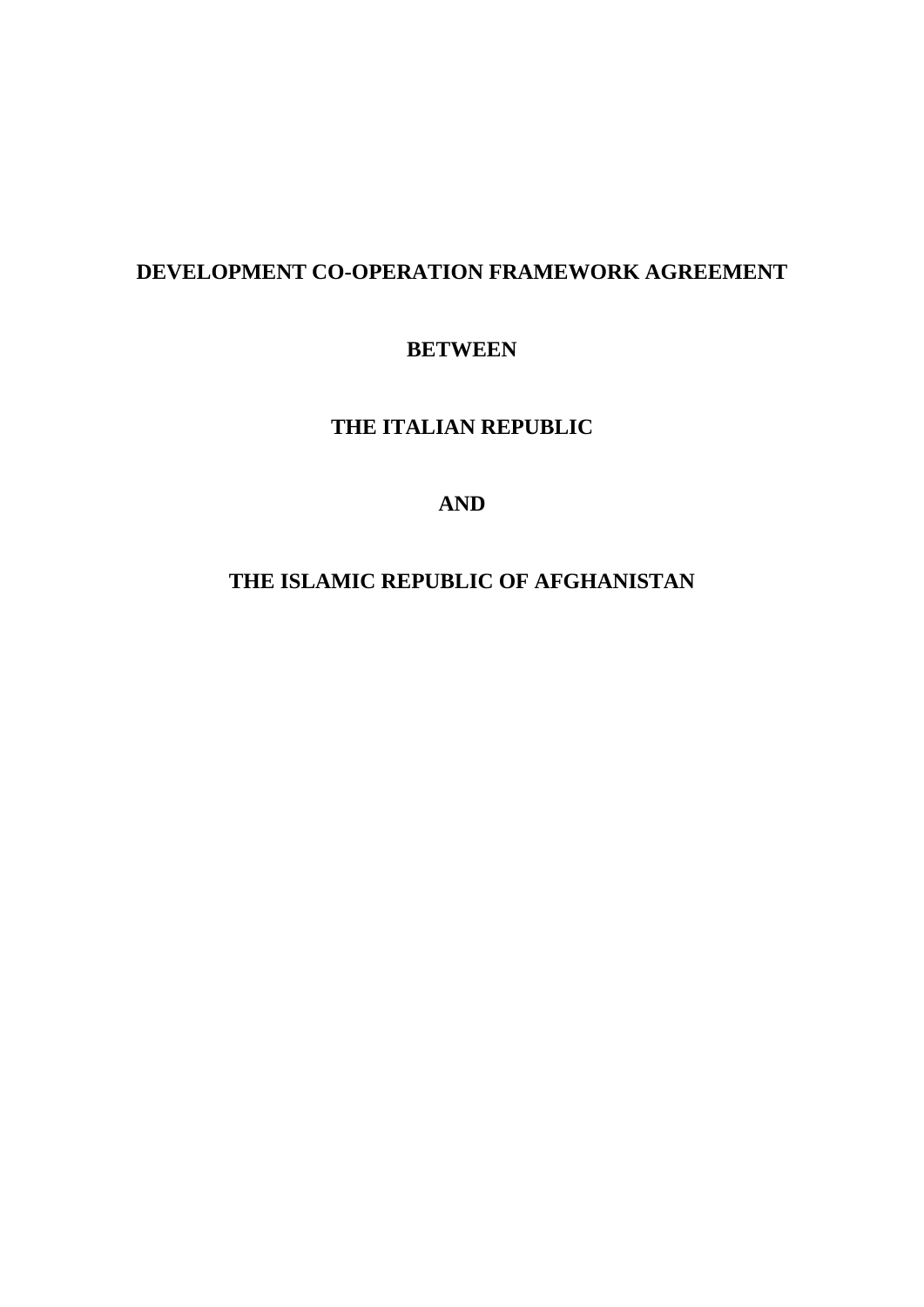The Italian Republic and the Islamic Republic of Afghanistan, abiding to the democratic principles and human rights inspiring their own national and foreign policies;

**UNDERTAKING** to favour, through co-operation activities, the achievement of the Millennium Development Goals, in line with the development strategies of the Islamic Republic of Afghanistan and with the principles stated in the Charter of the United Nations;

**CONSIDERING** the framework of principles established through the European Consensus for Development and the European Union's Code of Conduct concerning the distribution of competencies within the development policy,

**BEARING IN MIND** the aids effectiveness principles, as defined in the process started in Rome in 2003 and carried on with the Paris Declaration in 2005 and with the Accra Agenda for Action in 2008, abiding to which the Italian Development Co-operation has adopted a National Programmatic Plan for aid effectiveness that includes specific tools in order to facilitate its own implementation, particularly acting through the institutional and legal systems of partner Countries,

**WISHING** to enhance the existing friendly relationships between the two Countries with specific reference to the development co-operation sector,

**PURSUING** an optimal management of the projects agreed between the Parties and funded by Italy, already approved or to be approved in the future,

**STATING** the Italian willingness to support the Islamic Republic of Afghanistan's development strategies, securing the co-operation projects' compliance to those strategies,

**ENCOURAGING** co-operation between public and private entities, National and International Organizations and Bodies, for the implementation of development cooperation initiatives,

## **AGREE ON THE FOLLOWING**

## **TITLE I GENERAL PROVISIONS**

#### **Article 1**

## **Aims and scope of this Framework Agreement**

1.1 This Development Co-operation Framework Agreement**,** hereinafter referred to as the "Agreement", sets the criteria through which the Italian Republic supports the Islamic Republic of Afghanistan, hereinafter referred to respectively as "Italy"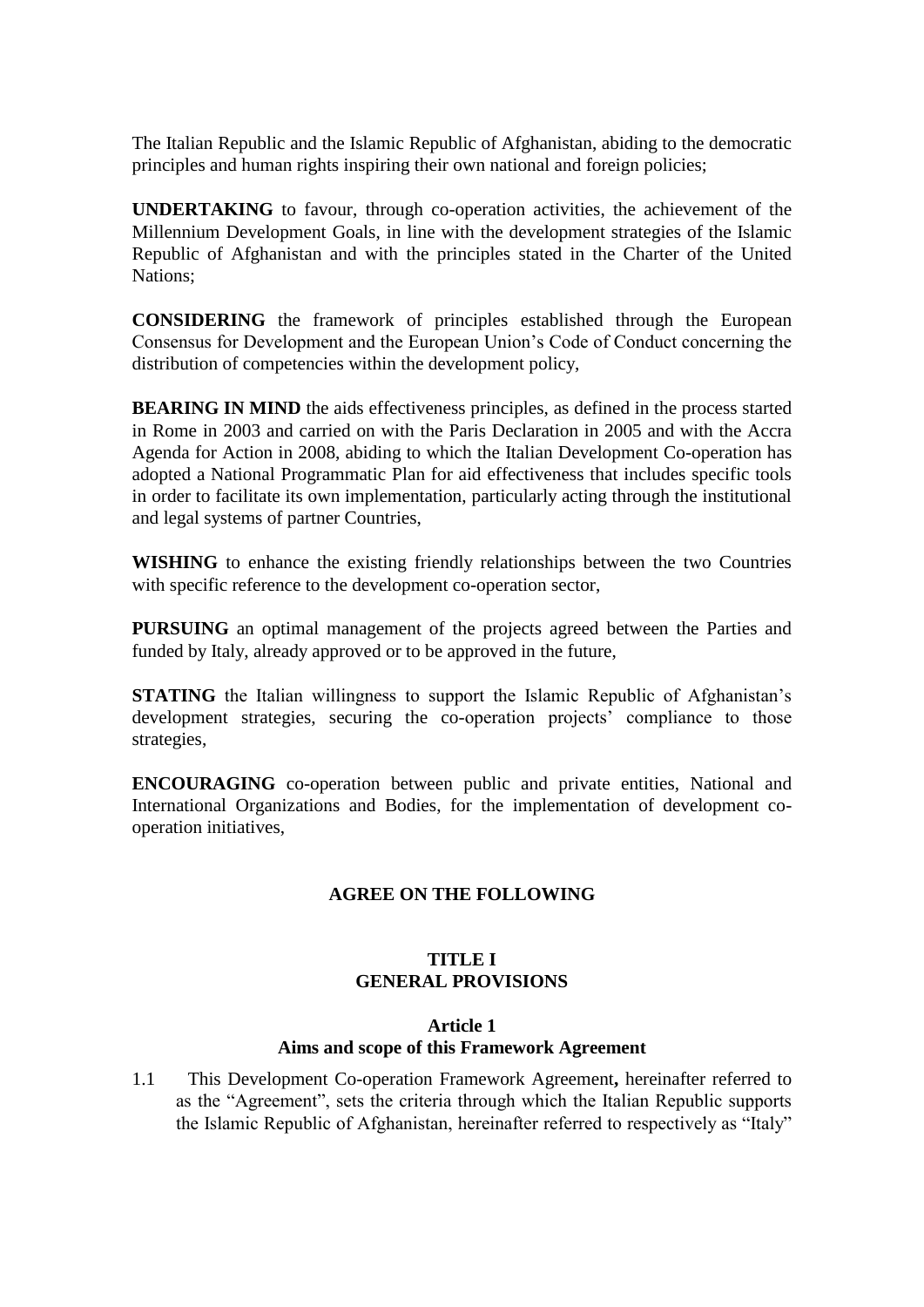and "Afghanistan" and jointly as the "Parties", in pursuing development programmes for Afghanistan, and defines their implementation modalities.

- 1.2 The Agreement regulates development co-operation activities funded by Italy, the related agreements stipulated for their implementation and the status of involved Bodies and Entities.
- 1.3 The Agreement also applies to development co-operation activities already agreed upon by the Parties, from the date of entry into force of this Agreement, even being in the implementation phase ruled on the basis of previously existing Agreements.

### **Article 2 Relevant Authorities**

- 2.1 For the activities included within this Agreement, the Parties are represented as follows:
	- 2.1.1 Afghanistan is represented by the Ministry of Foreign Affairs for the negotiation, consultation and implementation of this specific agreement;
	- 2.1.2 With respect to specific subsidiary agreements involving specific obligations and expenditures by either party, Afghanistan will be represented by the Ministry of Finance in consultation with the Ministry of Foreign Affairs and other relevant governmental bodies.
	- 2.1.3 Italy is represented by the Ministry of Foreign Affairs Directorate General for Development Co-operation (hereinafter referred to as DGCS), through the Italian Embassy in Kabul.
- 2.2 Each Party can vary the authorized representative, through diplomatic channels, by means of the Authority mentioned in item 1, granting a thirty-day written notice with date to the other Party.
- 2.3 The right to vary the representative under this article is not subject to the amendment procedures such as defined in Article 22.

## **Article 3 Contents of development co-operation**

- 3.1 This agreement covers all co-operation activities both under the Country Programme discussed in article 6 and also outside of it
- 3.2 Interventions such as the following might be implemented outside the Country Programme's contents
	- 3.2.1 Humanitarian emergency aids;
	- 3.2.2 Projects promoted by Italian Non Governmental Organizations (NGOs) or Public Institutions, including Local Authorities;
	- 3.2.3 Funds for joint ventures;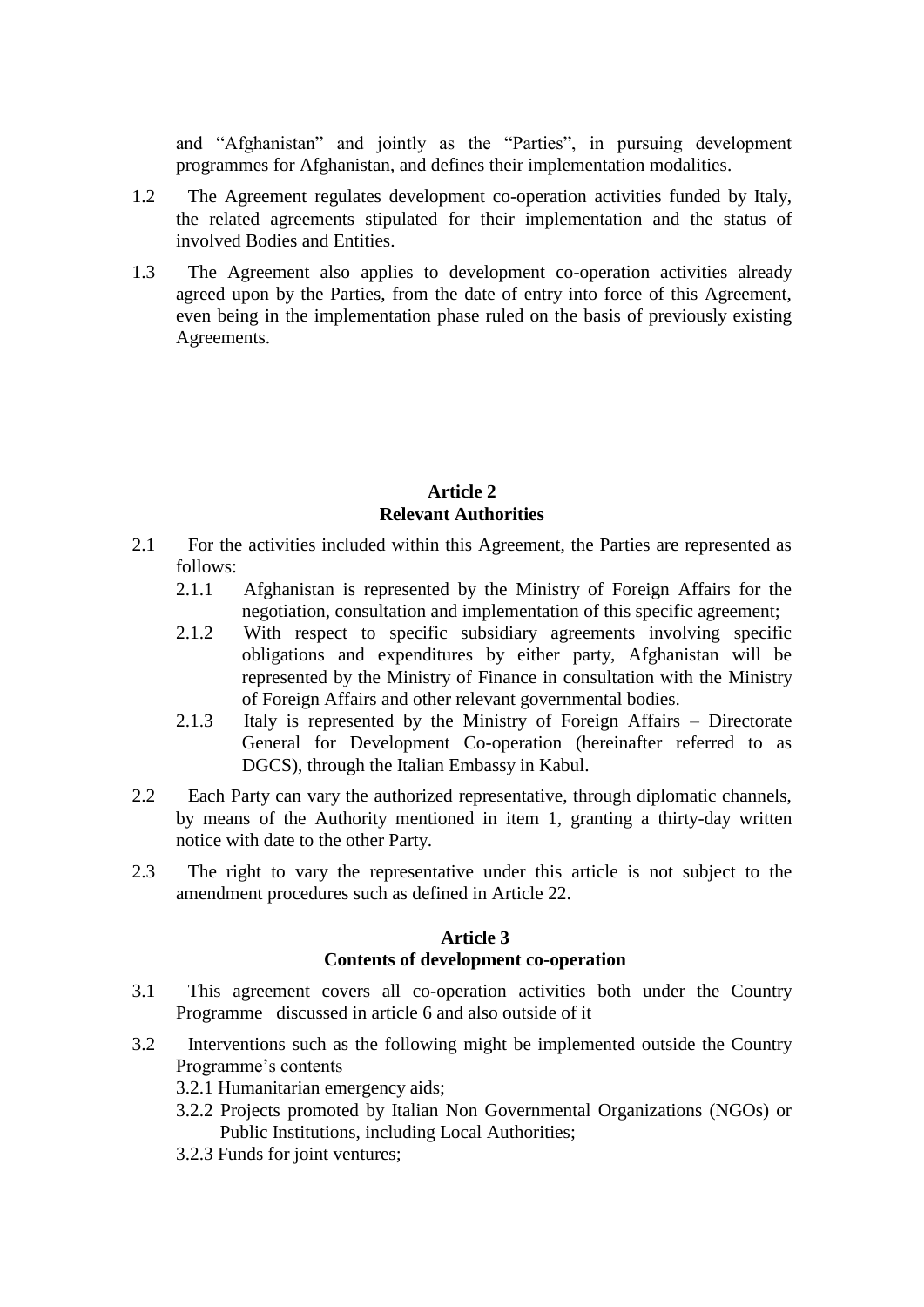- 3.2.4 Debit swap or cancellation;
- 3.2.5 Awards of scholarships for studies or researches.
- 3.3 Italian Co-operation's financial tools are as follows:
	- 3.3.1 Grants;
	- 3.3.2 Aids soft loans;
	- 3.3.3 Soft loans to Italian firms involved in joint venture.

### **Article 4 Decentralized Co-operation**

4.1 Abiding to the respective internal constitutional and legal arrangements, in the framework of the enforcement of this Agreement and in line with the Country Programme, one Party's Local Governments and Bodies may implement decentralized co-operation initiatives with corresponding Entities of the other Party subject to specific agreements.

#### **Article 5 Afghan role in the implementation of co-operation activities**

- 5.1 In order to implement the specific co-operation activities identified by the Parties, according to schedule and modalities included in any subsidiary agreements, under this umbrella agreement Afghanistan will make available as necessary infrastructures, human resources, in kind and/or financial contributions, in an adequate manner, and will be directly responsible of the management of any kind of contributions provided. Specific commitments will be mutually agreed upon in the specific agreements.
- 5.2 Afghanistan undertakes to support salaries or any other costs related to the National personnel assigned to the implementation of the Italian co-operation programmes. Specific commitments will be mutually agreed upon in the specific agreements.

## **TITLE II THE CO-OPERATION PROGRAMME**

## **Article 6 Country Programme**

- 6.1 The Country Programme is a subsidiary agreement of this Agreement through which the Parties identify development co-operation projects to be implemented, and measures required for their best co-ordination and predictability.
- 6.2 The Country Programme defines the action's priorities, expected outcomes, interventions to be implemented, spelling out relevant costs and financing mechanisms.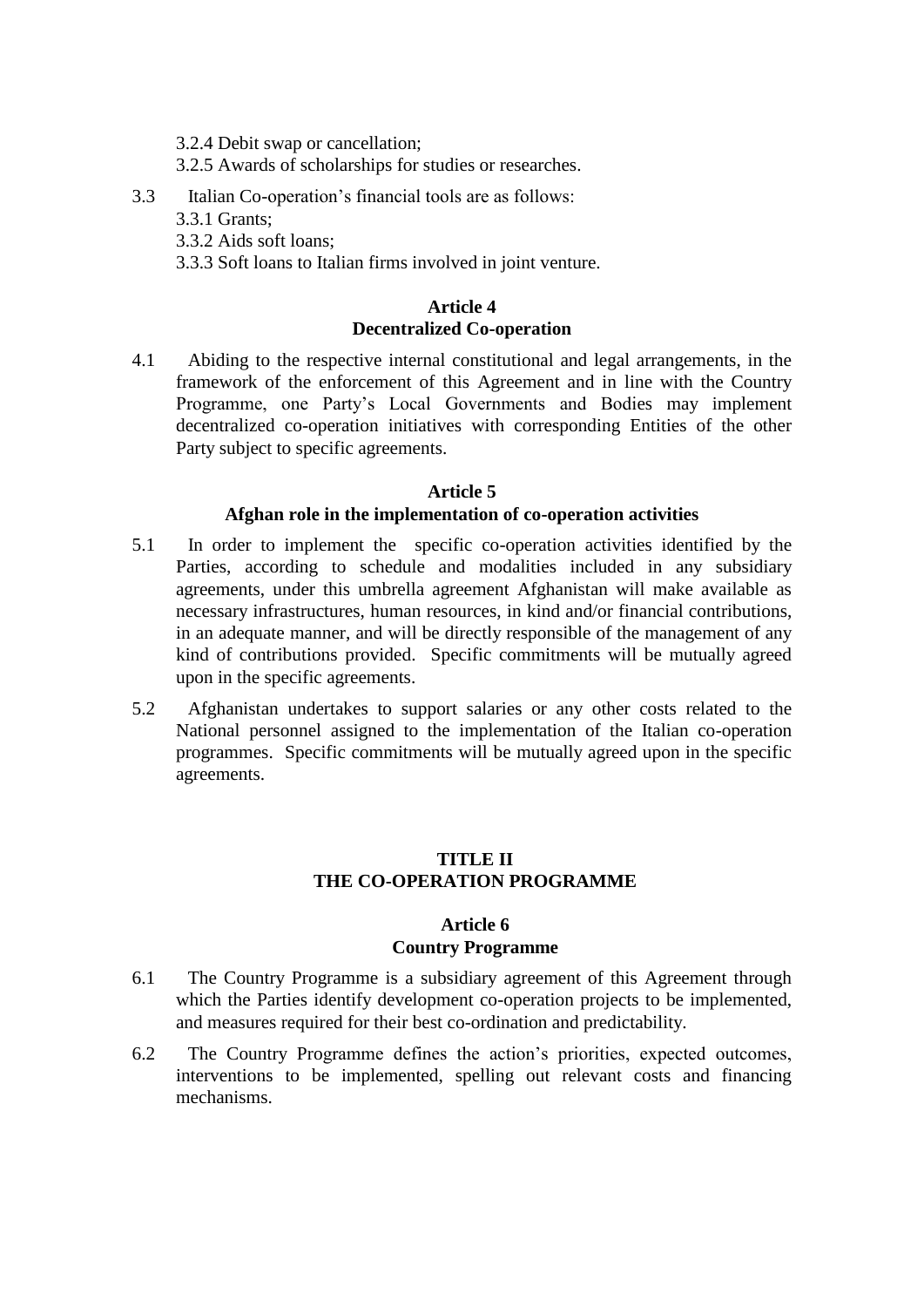- 6.3 Parties shall consult each other in order to jointly define interventions to be included in the Country Programme, taking into account Afghanistan development strategies.
- 6.4 Interventions included in the Country Programme, shall be spread over a threeyear period, yearly updatable, unless otherwise agreed.
- 6.5 The Parties shall disseminate the contents of the Country Programme to the public, and with Governments, Parliaments and International Organizations working together with Afghanistan in implementing its economic and social development programmes.
- 6.6 During the duration of the Country Programme, Parties shall consult each other in order to adopt the most appropriate measures suitable to improve its implementation.
- 6.7 Articles from 20 to 23 of this Agreement shall apply also to the Country Programme.

## **Article 7 Technical Operational Understanding**

- 7.1 The Technical Operational Understanding, hereinafter referred to as "Technical Understanding", is a subsidiary entente to this Agreement, stipulating practical implementation modalities of each project, showing the implementation schedule and identifying the Executing Agency.
- 7.2 For the aid soft loan, the Technical Understanding will be supported by a Funding Contract detailing financial procedures, whose entry into force will be subjected to the entry into force of the Technical Understanding. The Funding Contract cannot imply charges over the project's total amount shown in the Technical Understanding.
- 7.3 The Italian Government, also through the Italian Embassy, may take over the responsibility as Executing Agency. When the Executing Agency has not been designated, the relevant Afghan Institutions, as per item 2.1.1, take over the responsibilities of the Executing Agency.
- 7.4 Italy may/shall include in the Technical Understanding, terms of reference for recruiting personnel not holding Afghan citizenship, to be employed within the cooperation project.
- 7.5 Articles 21-23 of this Agreement shall also apply to the Technical Understanding.
- 7.6 The Technical Understanding shall entry into force at the moment of its signature.
- 7.7 Amendments to the Technical Understanding are made through exchange of letters and they enter into force when the proposing Party receives the other Party's consent.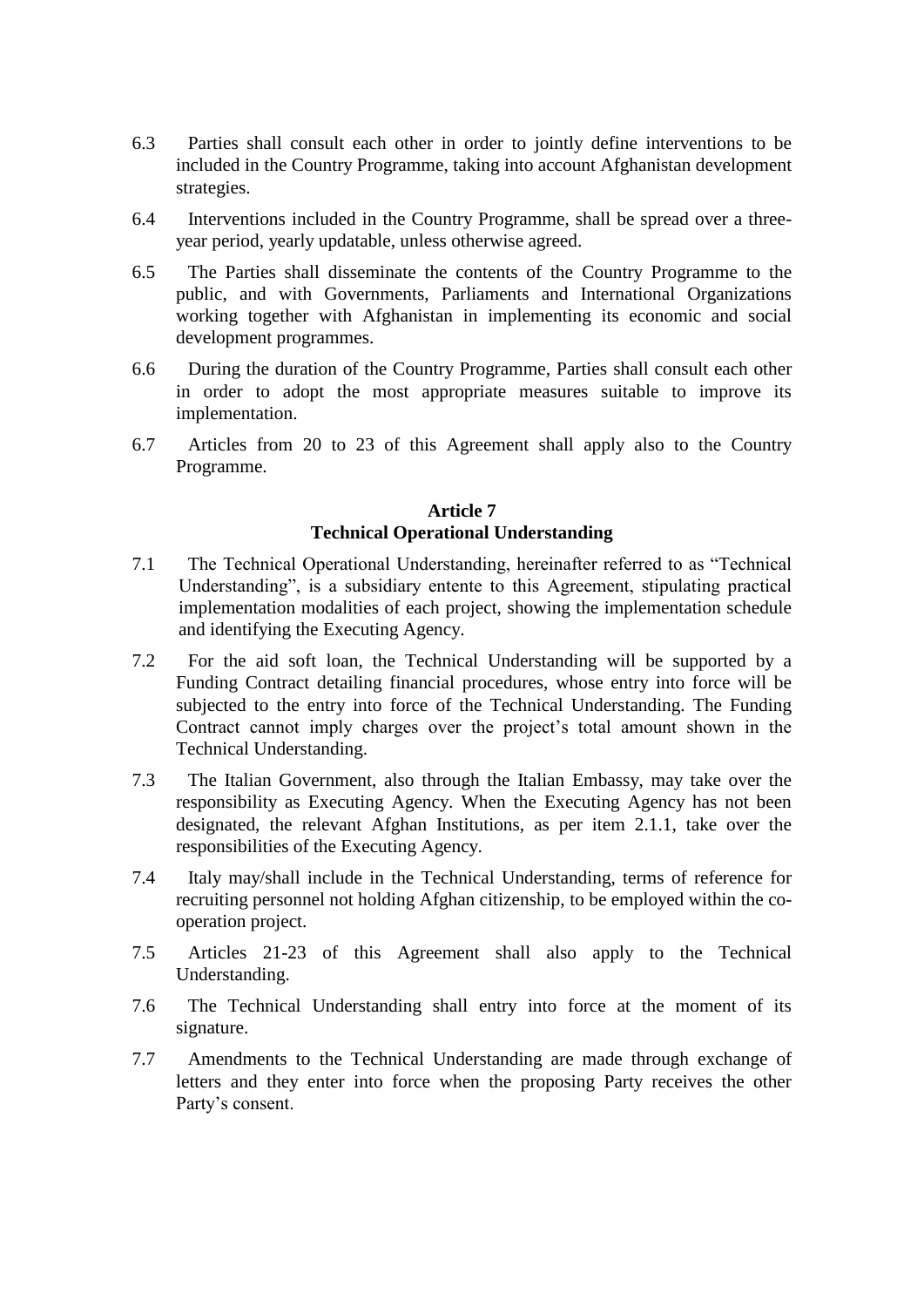- 7.8 The Technical Understanding will remain into force until the completion jointly ascertained – of activities therein included, save the documents' keeping term as set in the following article 11.4.
- 7.9 In case of the impossibility to complete activities set by the Technical Understanding or of irregularities in the management of funds, goods or resources, the following discipline may/shall apply:
	- 7.9.1 Each of the two Parties may notify to the other one, through diplomatic channel, the suspension of the project's implementation;
	- 7.9.2 Being the impediment prolonged for a period of more than six months, each Party may notify to the other one, through diplomatic channel, the project's early conclusion, save clauses under article 20;
	- 7.9.3 Communications as foreseen by this item should bear justifications.
	- 7.9.4 The Parties jointly regulates ongoing legal relationships;
	- 7.9.5 In any cases, privileges and exemptions granted to the personnel named in item 7.4 shall be valid until these people – within a reasonable time span – leave Afghanistan.

## **Article 8**

### **The Executing Agency**

- 8.1 The Executing Agency, in agreement with the Parties and according to the Technical Understanding, is responsible of the correct execution of the cooperation project.
- 8.2 The Executing Agency holds legal status.
- 8.3 With the procedures and within the limits set by the Technical Understanding, the Executing Agency may implement the project, wholly or partially, through contracts. The Technical Understanding spells out the law of the country based on which contracts are awarded or executed. Missing an explicit instruction in the Technical Understanding, the awarding and execution of contracts follow under the national law of the Afghanistan, without prejudice for the Italian side of assessing the project's correct execution.
- 8.4 The Executing Agency is solely responsible for the project's execution, even when the previous item applies.
- 8.5 The Executing Agency recruits the personnel required, either of Afghan or foreign citizenship.
- 8.6 The Executing Agency may identify a Project Manager who will be responsible for the project's management, on behalf of the Executing Agency and in front of Bodies as named in item 2.1. Within limits and with modalities spelt out in the Technical Understanding, the Project Manager takes decisions related to the implementation of initiatives, monitors their executions, controls the correct and effective utilization of financial and material resources, co-ordinates and assesses activities carried out by personnel of the same Agency or by expert consultants.
- 8.7 Goods purchased in Italy or with Italian funds for the project's implementation shall be marked with the Italian Co-operation and the Executing Agency logos.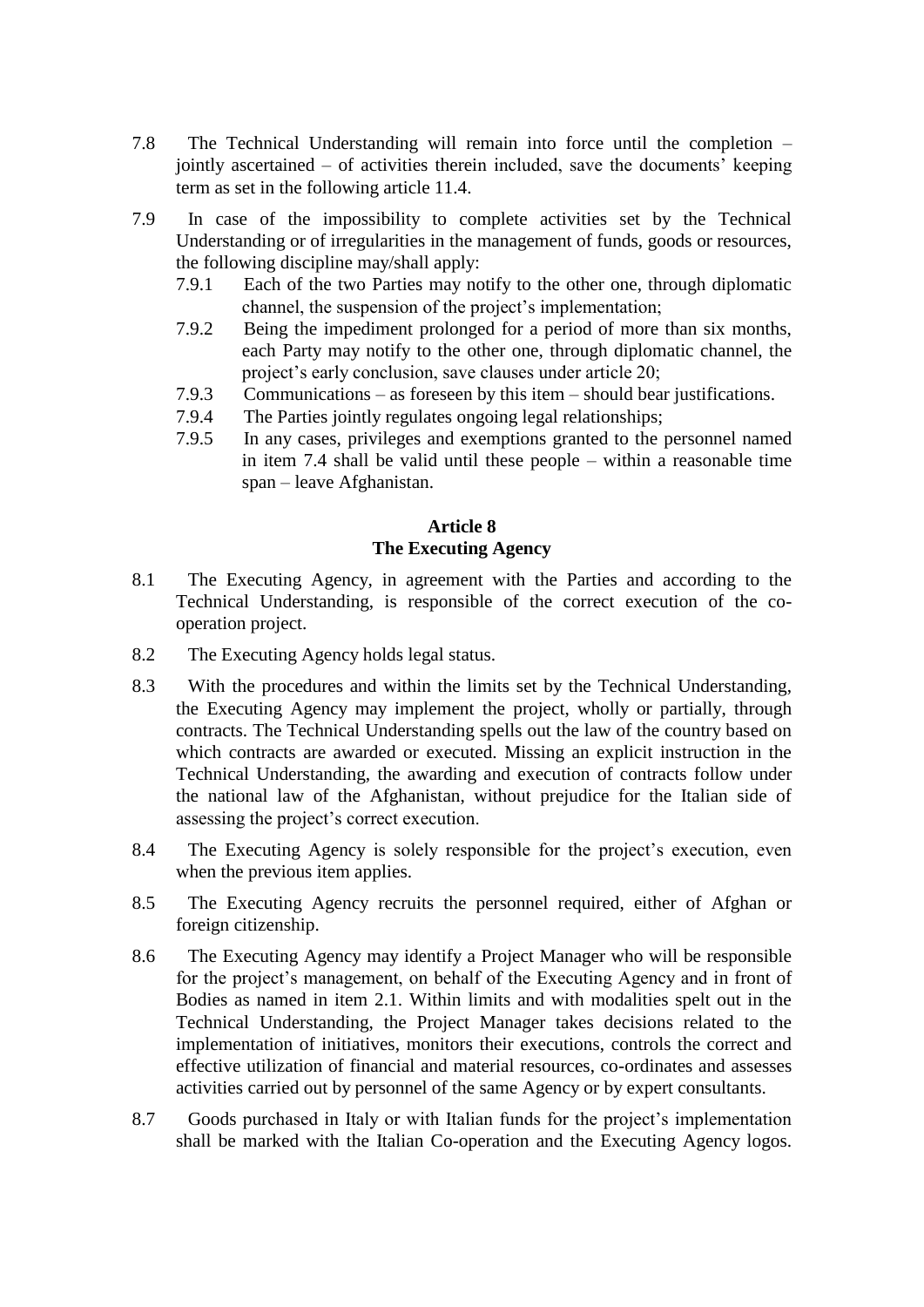The Executing Agency is responsible for keeping custody and for the use of the goods, accordingly to the Technical Understanding's provisions.

8.8 At project's completion and after consultation among the Parties about their final use, goods – as named in the previous item – shall became the property of Afghanistan within the schedule and with the procedures set by the Technical Understanding, save different provisions set in the same Understanding. However, on the basis of a joint entente between the Parties, those goods may be earmarked to the Executing Agency awarded a new project's implementation.

## **TITLE III RESPONSIBILITES AND OBLIGATIONS OF THE PARTIES**

#### **Article 9 Responsibilities**

- 9.1 The Parties are responsible for the correct and efficient fulfilment of the obligations undertaken in this Agreement, in the Country Programme and in the Technical Understanding and other subsidiary agreements.
- 9.2 The Parties undertake to concur through their efforts to the fight against corruption with the aim of an efficient use of resources required for development and for a correct running of competition. To this end, they watch over and adopt every measure in order to avoid that offers, payments or benefits are carried out – directly or indirectly – for the execution or as reward for the implementation of the co-operation activities.
- 9.3 The Government of Afghanistan shall make every reasonable effort to ensure the security of people, materials, and goods connected to the co-operation activities in the Country.
- 9.4 In the case of a crisis implying security risks, Afghanistan undertakes to facilitate the repatriation of the non Afghan personnel, of their families and goods, in consultation with the Italian side and co-operating with it in adopting any possible concessions to that end.
- 9.5 Occurring conditions as per article 9.4, Afghanistan cannot consider as defaulters – towards their own Institutions or the appointed Executing Agency – personnel without Afghan citizenship, not reaching their work stations on the basis of instructions by the Italian Embassy. Within limits allowed by the actual situation, the Parties shall consult each other in order to adopt appropriate measures.
- 9.6 Non-Afghan personnel working under the auspices of this agreement or other subsidiary agreement shall be immune from liability by any party for the actions taken in good faith directly related to the project implementation and within the scope of their authority. This shall not include immunity from liability for criminal acts or civil acts involving personal or property damage.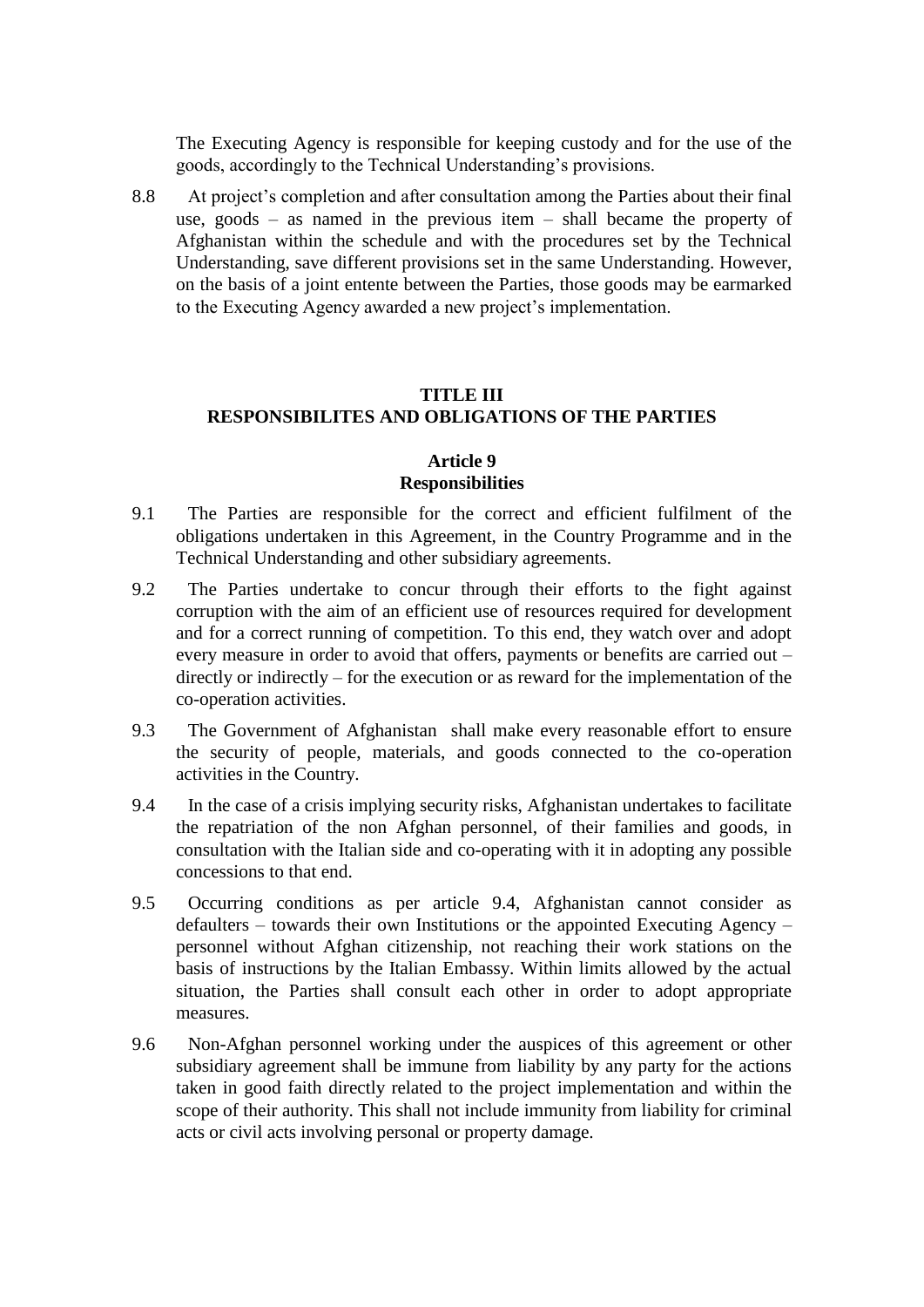## **Article 10 Transparency**

- 10.1 Each party undertakes to provide to the other party all information of technical, administrative, accounting, financial or any of other kind, available, published or not, including geographic maps, to facilitate the identification, assessment, planning and implementation of co-operation activities and to facilitate the respect of mutual undertakings stated in the Framework Agreement and in the subsidiary agreements. This arrangement is subject to the Afghan laws on national security.
- 10.2 Within limits for protecting information as set by National laws, Each side undertakes to inform the other on the co-operation activities, on relevant procedures for planning and executing them and on funding included in the Framework Agreement and the subsidiary agreements.
- 10.3 At the end of each Italian funded initiative, Afghanistan makes available all information related to the project's outcomes and its implementation, to be used for assessing the Italian Co-operation's performance as a whole.
- 10.4 Afghanistan undertakes to give Italy the highest possible visibility concerning Italian funded co-operation activities (i.e. activities' description and state of the art on the Executing Agency's web-site, including the Italian Co-operation logo as link on the web-sites of the relevant governmental ministries and of the Executing Agency, and the presence of the same logo during all events organized to disseminate activities).

## **Article 11 Monitoring and evaluation**

- 11.1 Each Party may carry out assessments during or after the conclusion on projects funded by the Italian Co-operation, even when other donors are participating in them, and undertakes to inform the other Party of the relevant conclusions.
- 11.2 About the use of its own resources, Italy may/shall carry out financial or program audits at the Executing Agencies whenever it thinks it necessary.
- 11.3 Afghanistan will allow the relevant Italian audit bodies to access their projects' sites.
- 11.4 Unless a longer term is set in the Technical Understanding, the Parties shall keep documentation relevant to each project for a period of at least five years after project's termination.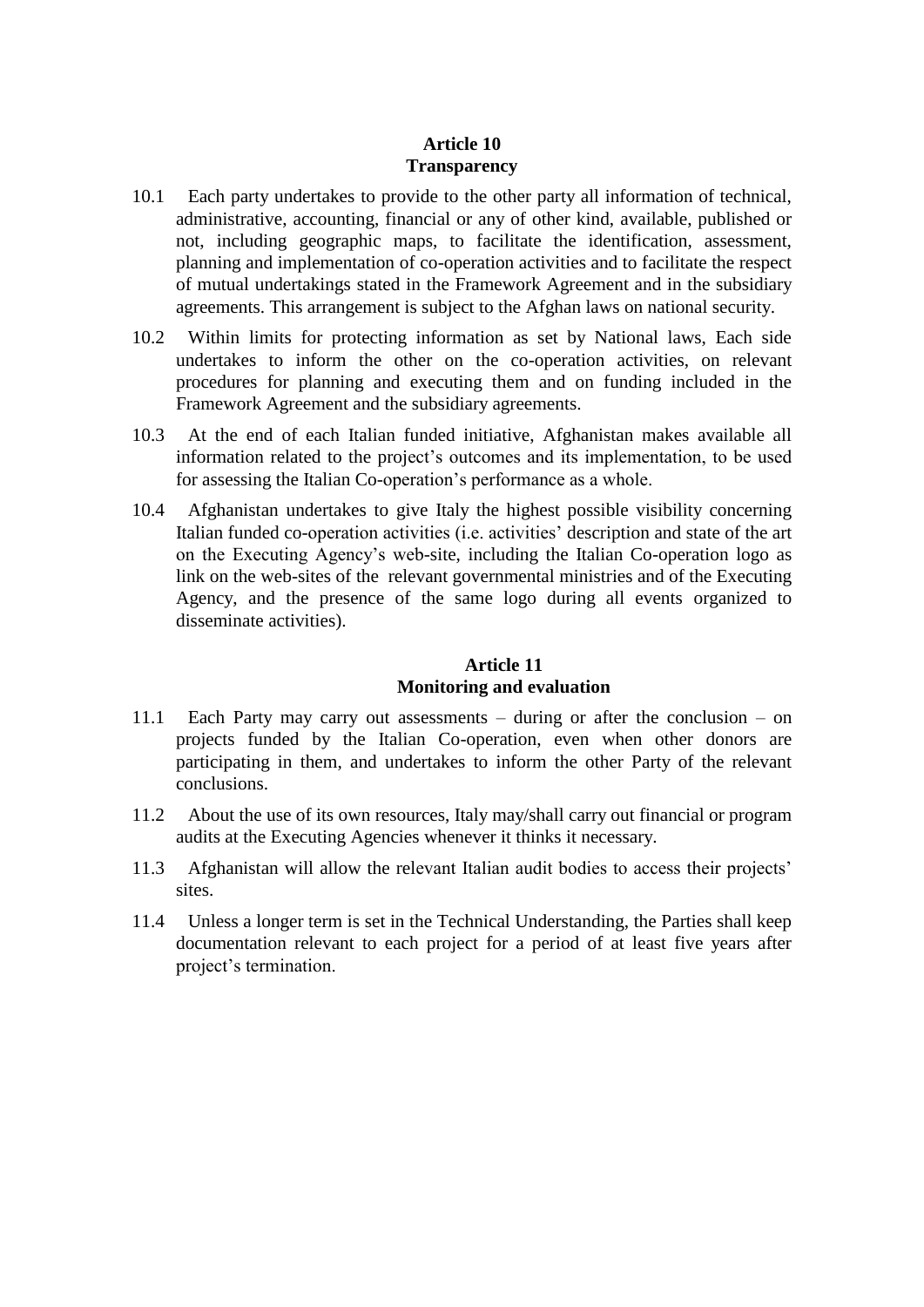### **TITLE IV CO-OPERATION ENTITIES PRIVILEGIES, IMMUNITIES AND CONCESSIONS**

#### **Article 12 Development Co-operation Office**

- 12.1 In order to facilitate communication and co-ordination of the co-operation projects, Italy may set up a Development Co-operation Office within the Italian Embassy.
- 12.2 The Embassy informs through diplomatic channels the relevant Afghan Body of the setting-up of the Development Co-operation Office, with a sixty-day notice from the date of reception of the communication sent by the other Party.
- 12.3 This Agreement's provisions apply also when the Development Co-operation Office is located in a different Country.

### **Article 13 Personnel of the Development Co-operation Office**

- 13.1 The Development Co-operation Office may be staffed with personnel sent by the Ministry of Foreign Affairs of the Italian Republic and by personnel locally contracted.
- 13.2 Within the scope of this Framework Agreement and according to the instructions of the Italian Ambassador, the Director of the Co-operation Office shall takes care of contacts with bodies of the Afghan Government, assisting them in identifying interventions to be planned, informing them of each co-operation project funded by Italy, and assuring the alignment of the Italian Co-operation with the development programmes of Afghanistan and the bilateral and multilateral cooperation.

## **Article 14 Privileges, immunities and exemptions**

- 14.1 Materials, equipment and goods to be used for Italian Cooperation activities as per this Agreement and Subsidiary Agreements – are exempted by duties or taxations. Specifics regarding the implementation of individual cases and categories will be subject to the subsidiary agreements between the parties. In the event that the subsidiary agreement does not adequately address the issue or any ambiguities/disputes that may arise shall be resolved according to the Afghan Law.
- 14.2 Italy reserves the right to notify the Government of Afghanistan the Development Co-operation Office's personnel according to the accreditation qualifications included in the Convention of Vienna of 1961 on the diplomatic relations, with the ensuing integral application to those personnel, to their relatives and to ser vice personnel of privileges, exemptions, and immunities therein included.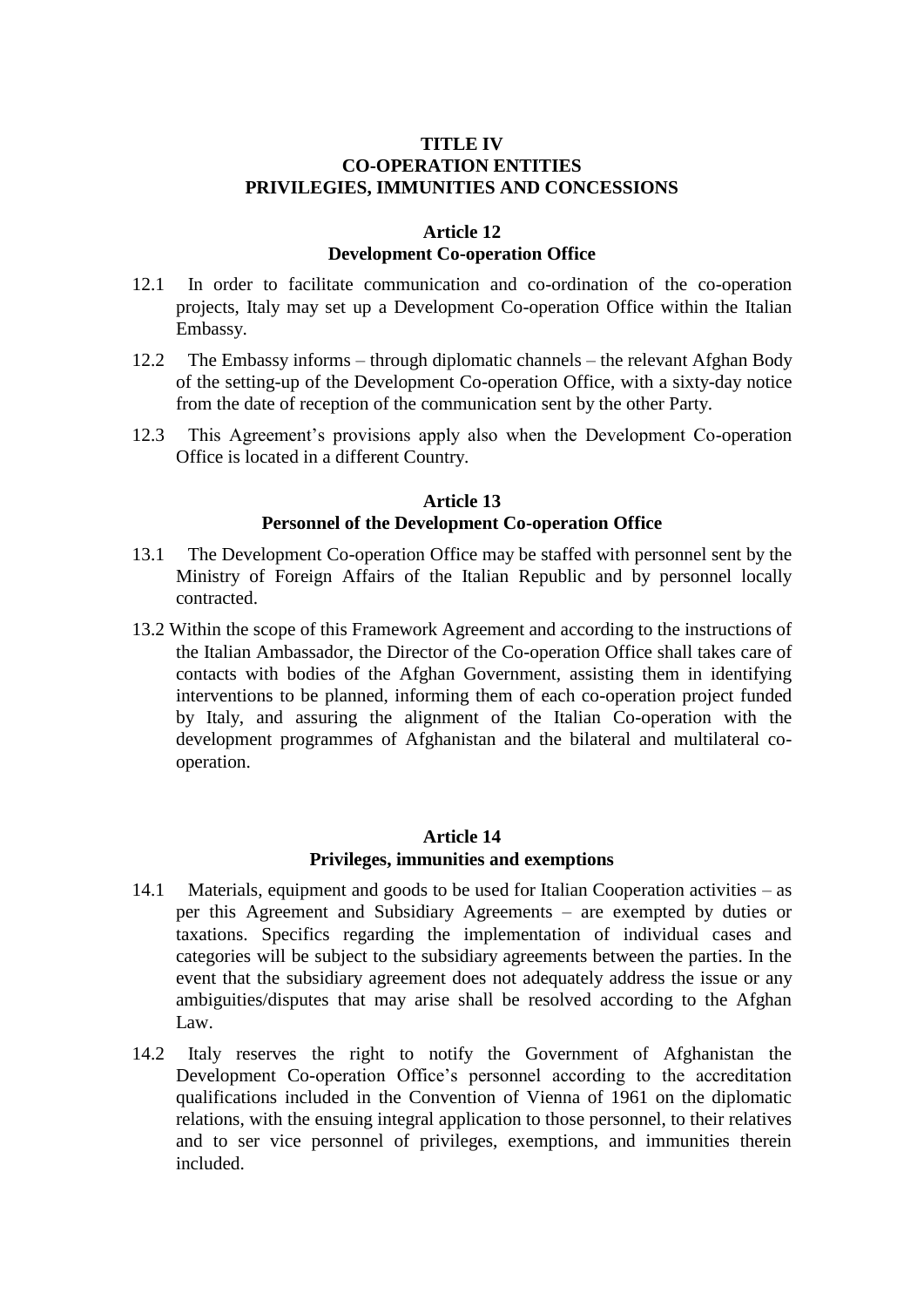- 14.3 The premises owned or utilized by the Cooperation Offices shall enjoy the privileges and immunities established by the Vienna Convention of 1961, on diplomatic relations. The use of such facilities for the purposes of cooperation for development can not be plead in order to exclude the abovementioned Convention's application.
- 14.4 To the remaining personnel of the Co-operation Office and to contract personnel acting on behalf of the Italian Cooperation Office for periods of at least four months and not of Afghan citizenship, Afghanistan applies – in relations to their residence and their families and their service staff – immunities, privileges, exemptions and facilities not less than the one applied to personnel of International Development Co-operation Organizations working in the Country.
- 14.5 In all cases, Afghanistan undertakes to grant to the personnel named in this article, the following exemptions:
	- 14.5.1 From military service and from any other performance of military kind;
	- 14.5.2 From restrictions imposed by immigration laws;
	- 14.5.3 From taxes or levies on income coming from salaries, remunerations, and benefits paid by Italy;
	- 14.5.4 From custom taxes or levies and any other charges for import and export, within a period of six month from their arrival in the Country, on goods and personal effects imported, subject to their re-exportation at the end of their mandate, save in the case of sale in Afghanistan;
	- 14.5.5 From custom taxes or levies for one vehicle new or used imported for personal use, subject to its re-export; in case of sale of the vehicle in Afghanistan, import taxes shall be paid unless the buyer holds the same privileges; being the vehicle damaged without possibility of repairing it at a reasonable cost, Afghanistan allows the import of another vehicle at the same conditions; after three years of work in the Country and if the mandate is prolonged for at least one year, Afghanistan allows the import of another vehicle, at the same conditions;
	- 14.5.6 From any restrictions on exchange, possession, import and export of foreign currency;
	- 14.5.7 From norms on social security and insurance for accidents at work;
	- 14.5.8 From subscription to professional boards or from obtaining professional licences, limited to interventions included in this Framework Agreement and in the relevant subsidiary agreements.
- 14.6 In all cases, Afghanistan undertakes to grant to the personnel as named in this article, the following rights:
	- 14.6.1 Opening of bank accounts;
	- 14.6.2 Immediate information to the Italian Authorities in case of arrest, detention, or set-up of criminal proceedings;
	- 14.6.3 Being visited by the Embassy's personnel or represented by a Lawyer in case of arrest, detention, or set-up of criminal proceedings;
	- 14.6.4 To accede to the projects' areas and to travel around the Country in the measure necessary for the projects' implementation, in the limits of the national security legislation;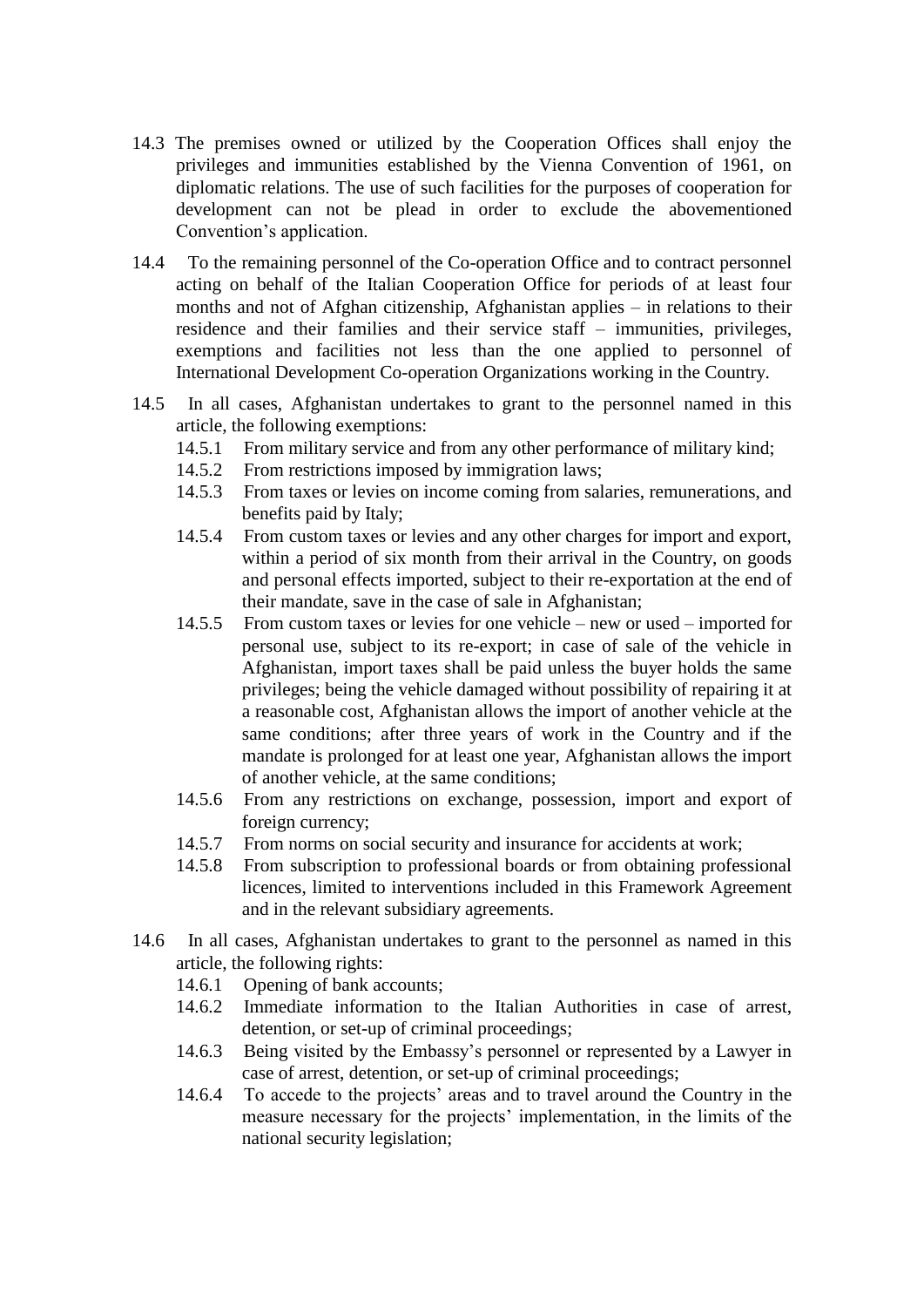- 14.6.5 To export funds deriving from the sale of imported personal goods or furnishings;
- 14.6.6 Inviolability for all the documents and all information related to this Agreement, unless evidences of illegal activities exist.
- 14.7 In all cases, Afghanistan grants to the personnel named in this article the following facilities:
	- 14.7.1 Issue of a multiple-entry not-tourist visa for at least a one-year stay, on request by the relevant Authorities as per item 2.1.2;
	- 14.7.2 Immediate and free issue of a personal identity card through the Ministry of Foreign Affairs;
	- 14.7.3 Issue of all permits and licences needed for staying and working;
	- 14.7.4 Use of the Italian driving licence, to be accompanied with an official translation in English and Dari languages;
	- 14.7.5 Issue or changeover of the national driving licence;
	- 14.7.6 Facilitation of custom procedures for goods and vehicles.

#### **Article 15 Volunteers and Trainees**

- 15.1 Within the Development Co-operation Office Italian volunteers and trainees may work. These personnel are recruited according to the Italian norms and are included in the provisions as per articles 13 and 14 of this Agreement.
- 15.2 Afghanistan grants to Italian volunteers and trainees working for achieving this Agreement's scope – privileges, immunities, exemptions and facilities granted to other Nations' volunteers working within Afghan territory and the provisions of items 16.3, 16.4 e 16.5 of this Agreement.
- 15.3 On request of the Italian side, relevant Afghan bodies issue to the trainees and volunteers a multi-entry visa and a residence permit for the length of their stay.

#### **Article 16 Personnel on short-term mission**

- 16.1 For the needs of the Co-operation Office or for implementing or monitoring the projects included in the Agreement, the Ministry of Foreign Affairs of the Italian Republic may despatch personnel on short-term missions, for a period up to four months.
- 16.2 Italy notifies to Afghanistan, through diplomatic channels, the names of the short-term mission personnel, specifying their functions.
- 16.3 Afghanistan undertakes to grant to the short-term mission personnel the following exemptions:
	- 16.3.1 From income taxes based on salaries, remunerations or benefits from Italy;
	- 16.3.2 From restrictions on exchange, possession, import or export of foreign currency;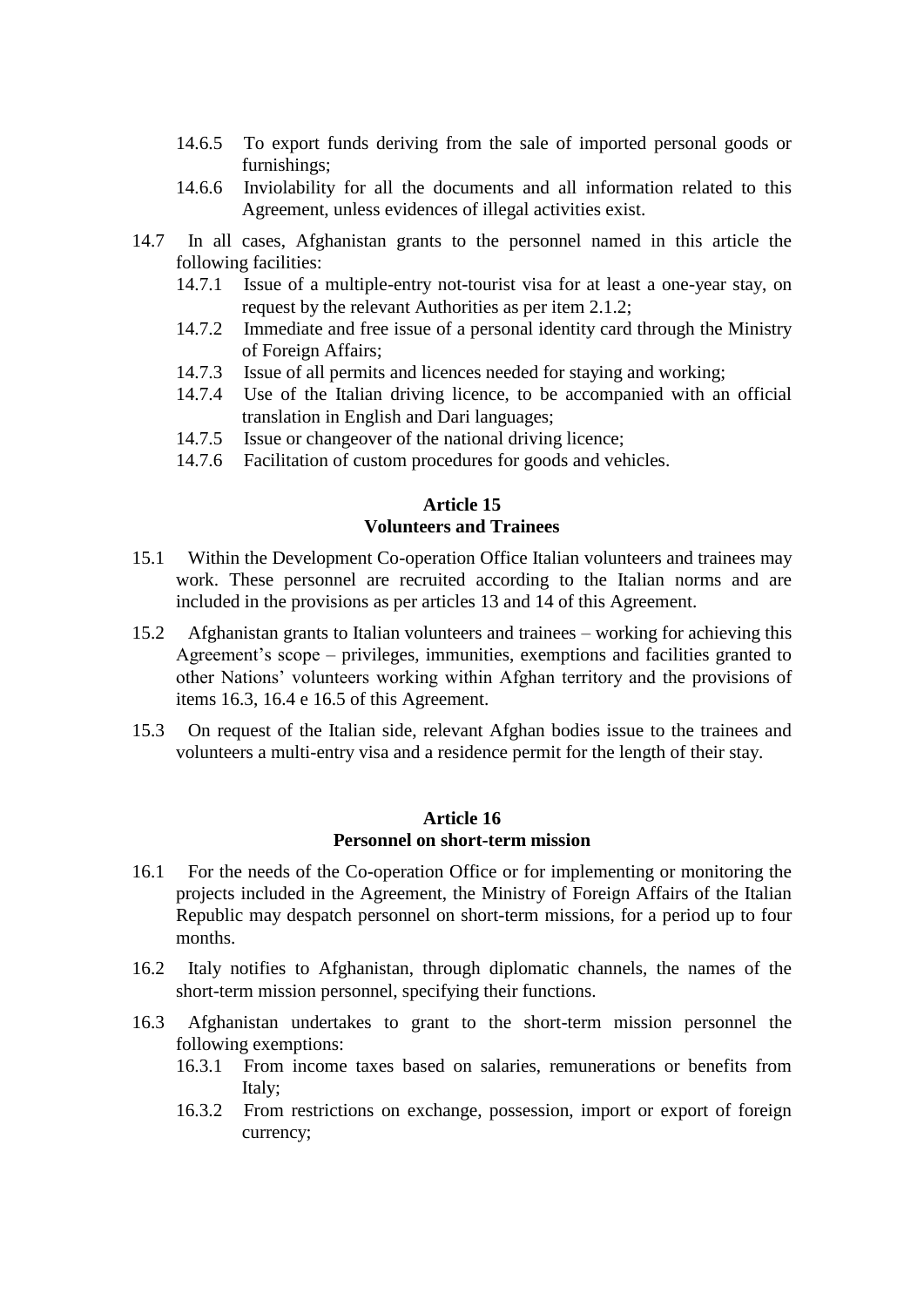- 16.3.3 From norms related to social security and to insurances for accidents at work;
- 16.3.4 From subscription to professional boards or from obtaining professional licences, limited to interventions included in this Framework Agreement and in the relevant subsidiary agreements.
- 16.4 Afghanistan undertakes to grant to short-term mission personnel the following rights:
	- 16.4.1 Immediate information to the Italian Authorities in case of arrest, detention, or set-up of criminal proceedings;
	- 16.4.2 Being visited by the Embassy's personnel or represented by a Lawyer in case arrest, detention, or set-up of criminal proceedings;
	- 16.4.3 To accede to the projects' areas and to travel around the Country in the measure necessary for the projects' implementation, in the limits of the national security legislation;
	- 16.4.4 Inviolability for all the documents and all information related to this Agreement, unless evidences of illegal activities exist.
- 16.5 Afghanistan grants to the short-term mission personnel the following facilities:
	- 16.5.1 Issue a multi-entry not-tourist visa for an equal period as the mission's duration;
	- 16.5.2 Immediate and free issue of an identity card through the Ministry of Foreign Affaire, when necessary;
	- 16.5.3 Issue permits and licences required for staying and working in the Country for the mission time-span;
	- 16.5.4 Use of the International driving licence.

## **Article 17**

#### **Conditions applicable to other entities involved in co-operation projects**

- 17.1 International Institutions, Non-Governmental Organizations, firms and any other physical or legal persons of not Afghan citizenship, may participate to cooperation activities carried out by Italy in the framework of the development cooperation between the two Parties.
- 17.2 Afghanistan undertakes to recognize the NGOs officially approved by and according to the Italian laws, unless motivated reasons to the contrary are notified through diplomatic channels. Specifics regarding the implementation of individual cases and categories will be subject to the subsidiary agreements between the parties. In the event that the subsidiary agreement does not adequately address the issue or any ambiguities/disputes that may arise shall be resolved according to the Afghan Law.
- 17.3 Within the limits related to the implementation of this Agreement, Afghanistan grants that entities named in this article:
	- 17.3.1 Are not considered responsible for not fulfilling their obligations when that is caused by orders or instructions related to security issued by Italy;
	- 17.3.2 Are exempted from custom duties or any similar levies for import and reexport of equipment, materials and goods as deemed necessary for development co-operation activities; instead of re-exporting them, they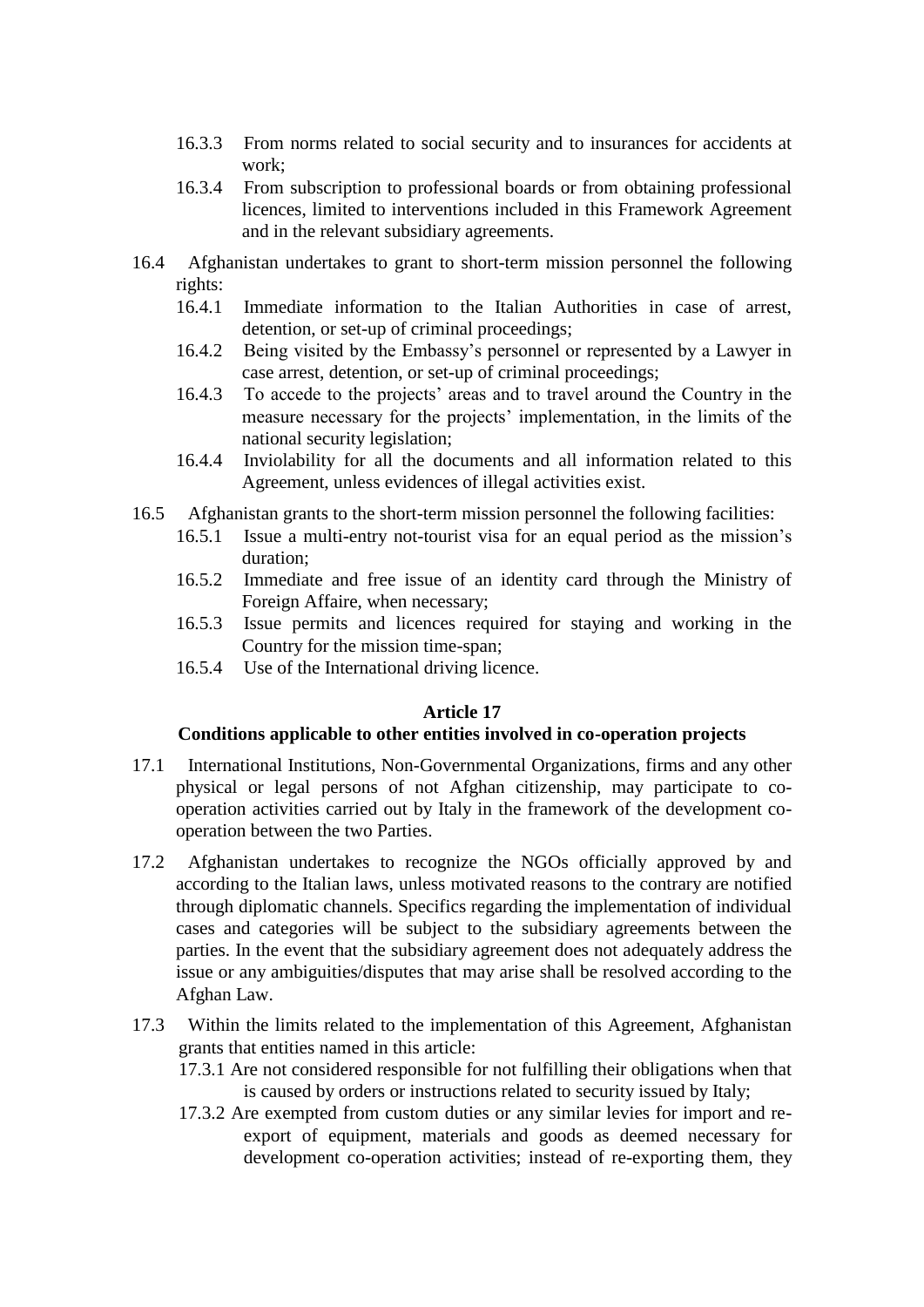can dispose of them – under an onerous or free account – in Afghanistan after paying custom duties and similar existing levies;

- 17.3.3 Are exempted from any custom duties or charges if, at the end of the project, they transfer to the final Afghan beneficiary the ownership of goods or real estate properties;
- 17.3.4 Can open bank accounts and carry out whatsoever legal bank transactions; within the limits of the bank accounts and transactions carried out for the aims of this Framework Agreement, they are not subject to any exchange controls or to any other similar restrictions possibly included in the local laws; the balance of those bank accounts are freely transferable in a convertible currency;
- 17.3.5 Are exempted from professional authorizations;
- 17.4 Italian personnel of NGOs acting as prime contractors to the Italian Cooperation Office are granted the exemptions, rights, and facilities as per items 16.3, 16.4 e 16.5 of this Agreement.

#### **Article 18 Duties of entities involved in co-operation activities**

- 18.1 Entities involved for whatever reasons in the activities included in this Agreement are bound to the respect of local norms and customs.
- 18.2 After consultation with Italy, Afghanistan may ask for the withdrawal of the personnel without Afghan citizenship, when they consider their work or conduct as inadequate.
- 18.3 Italy, after consulting with Afghanistan, may withdraw its own personnel at any time.

#### **Article 19 Renouncing privileges and immunities**

19.1 Italy, on its own sole discretion, may renounce one or more benefits, privileges, immunities and facilities included in this Agreement.

#### **TITLE V FINAL PROVISIONS**

#### **Article 20 Assistance's suspension or termination**

- 20.1 The respect of stated obligations by either party, or  $-$  on its behalf  $-$  by the designated Executing Agencies constitutes a necessary prerequisite for either party keeping its own obligations.
- 20.2 The assessment of the existence of situations of corruption constitutes sufficient reason for suspending the implementation of the Agreement and of the subsidiary agreements and for adopting every corrective measure as set by the laws of the Parties.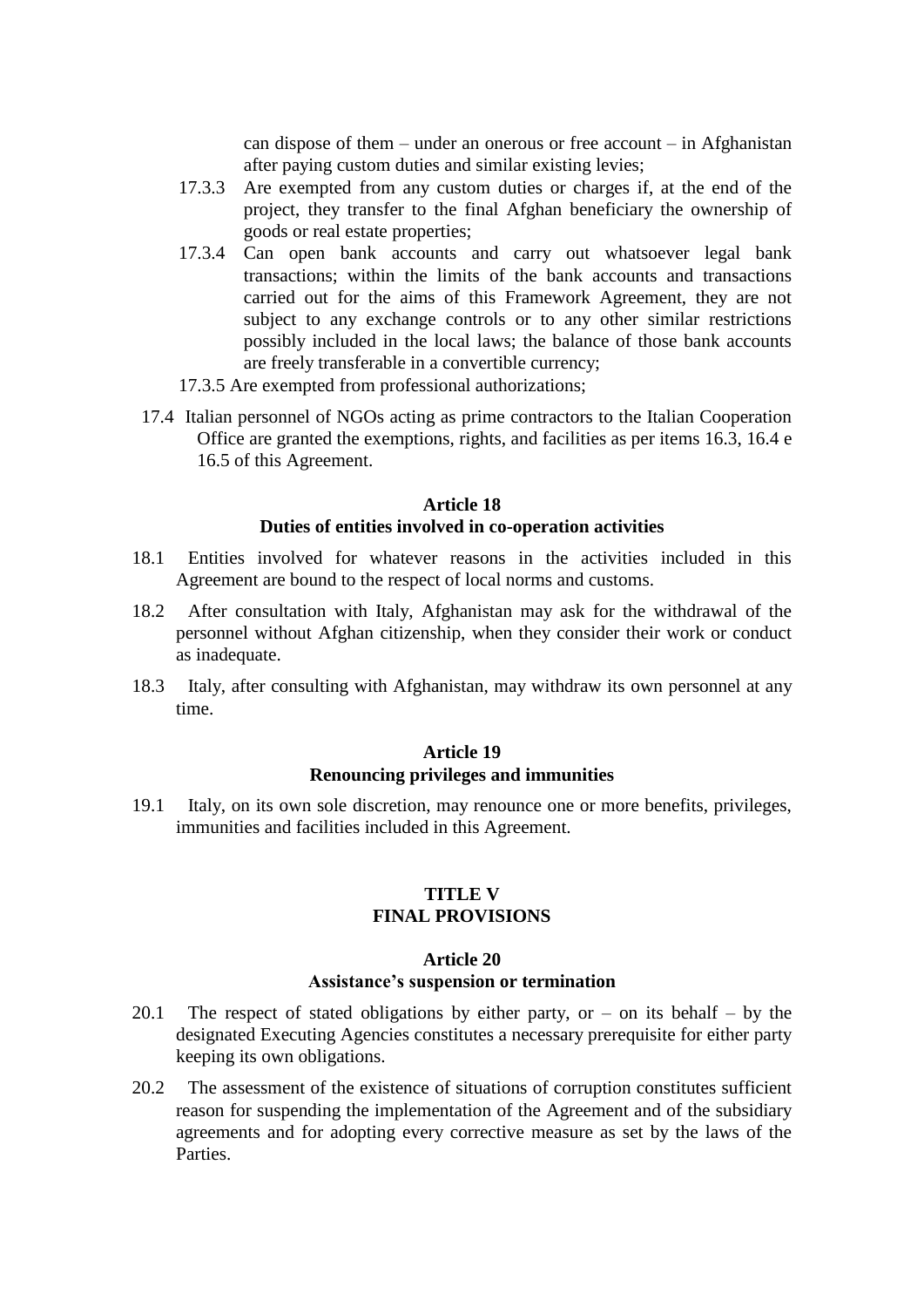- 20.3 In the situations named in the previous items, the fulfilling Party may suspend every co-operation activities with a sixty-day written notice to the defaulting Party.
- 20.4 When conditions occur, each Party points out, through Verbal Note, reasons for the suspensions and conditions that are deemed necessary for resuming activities. The suspension will continue until its reasons are removed and the Parties have reciprocally informed each other, through Verbal Note, the intention of resuming activities.
- 20.5 When acts and facts as set by items 20.1 and 20.2 are lingering for a period longer than ninety days from the date of reception from the either side of the Verbal Note on activities' suspension, The fulfilling party may notify in writing to the defaulting party the decision to terminate the project.
- 20.6 This article does not prejudice the right of the Parties to resort to any other remedies as set by the International customary law.